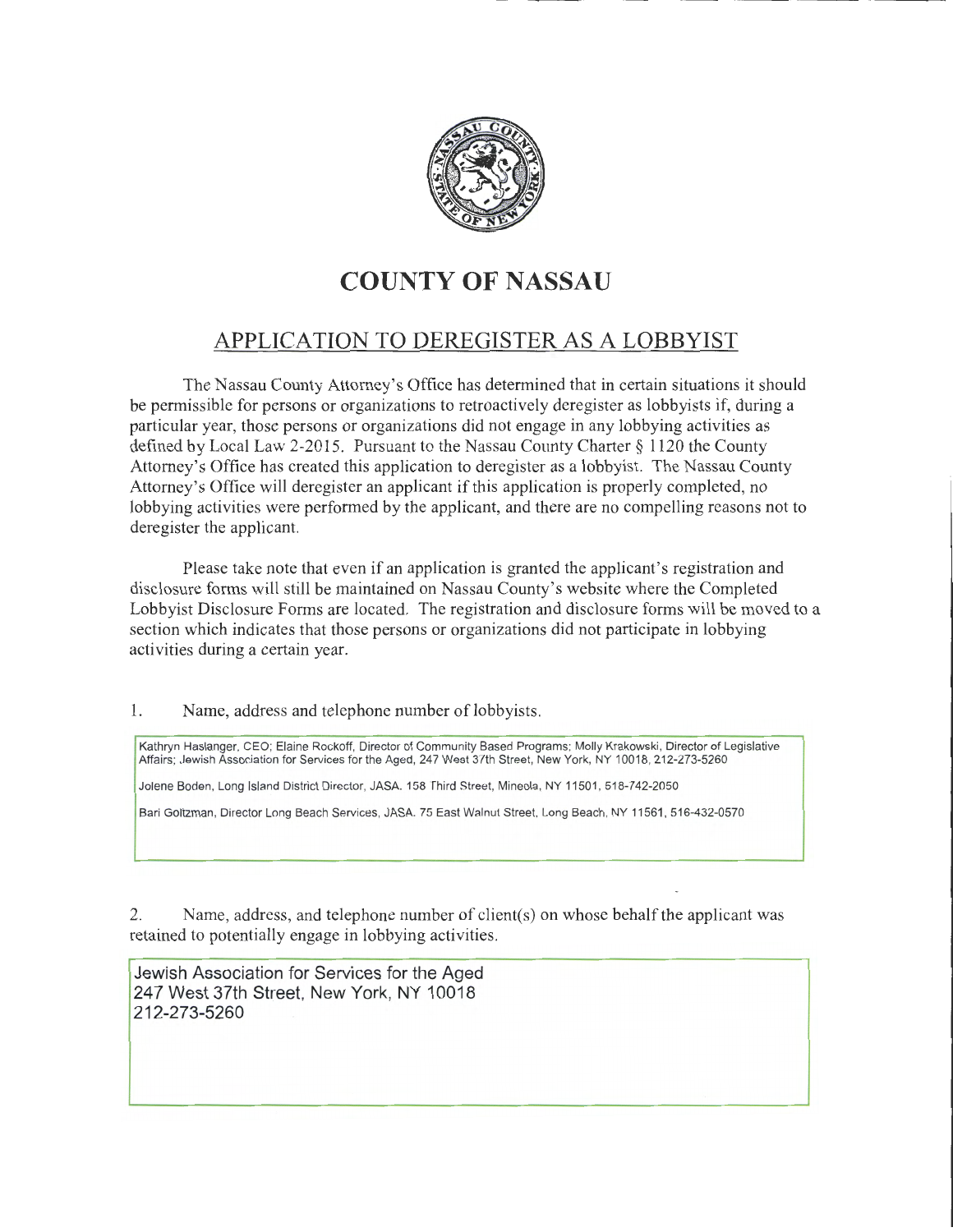3. The names of persons, organization or governmental entities before who the applicant expected to lobby.

Nassau County Office for the Aging, Nutrition Services, Community Services and Fiscal. New York State Assembly, Senate, and Governor.

I understand that copies of this form will be sent to the Nassau County Department of Information Technology ("IT") to be posted on the County's website.

I also understand that this form is an application and it is within the County Attorney's sole discretion to grant or deny this application.

I have not engaged in any lobbying activities with any Nassau County government entities in the year of  $20^{17}$  and am applying to deregister as lobbyists under the Nassau County Charter.

I certify that all statements made on this application are true, correct and complete to the best of my knowledge and belief and I understand that the willful making of any false statement of material fact herein will subject me to the provisions of law relevant to making and filing a false instruments and will render such statement null and void.

Date: 5/15/2017

| Signed: |                           | $A\partial^2 W$ |
|---------|---------------------------|-----------------|
|         | ٠<br>$\ddot{\phantom{1}}$ | ٠               |

| Print Name: Molly Krakowski |  |
|-----------------------------|--|
|                             |  |

Title: Director of Legislative Affairs, JASA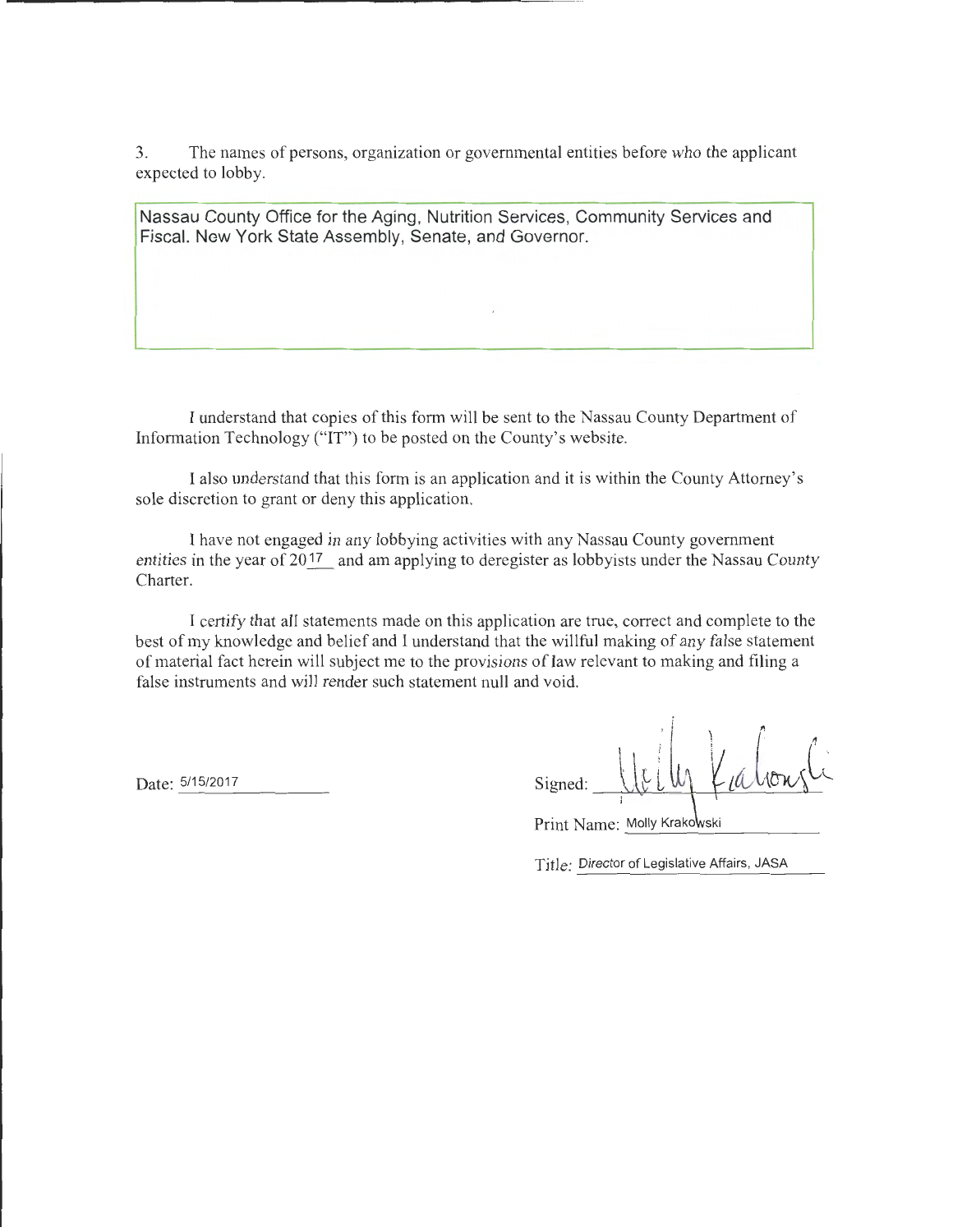مهاش المراري

### COUNTY OF NASSAU

#### LOBBYIST PERIODIC REPORT FORM

1. Name, address and telephone number of lobbyist(s)/lobbying organization as it appears on Lobbyist Registration and Disclosure Form:

Jewish Association for Services for the Aged (JASA) 247 West 37th Street, New York, NY 10018 212-273-5260

2. Reporting Period: January 1 - March 31, 2017

(January 1 to March 31; April 1 to May 31; June 1 to August 31; or September 1 to December 31)

(Note: for Sections 3 through 6 below, where a lobbyist is required to file this report, any such lobbyist that has not earned or incurred any compensation or expenses for the period shall make such a statement herein)

3. List below amounts for any compensation paid or owed to the lobbyist during the period for the purposes of lobbying. Such amounts shall be detailed as to amount, to whom paid and for what purpose.

| Amount<br>80 | Details |
|--------------|---------|
|              |         |
|              |         |
| _______      |         |
| ____         |         |
|              | _______ |
|              |         |
|              | ___     |
|              |         |
|              |         |

4. List below the cumulative total amounts earned to date for lobbying year:

\$0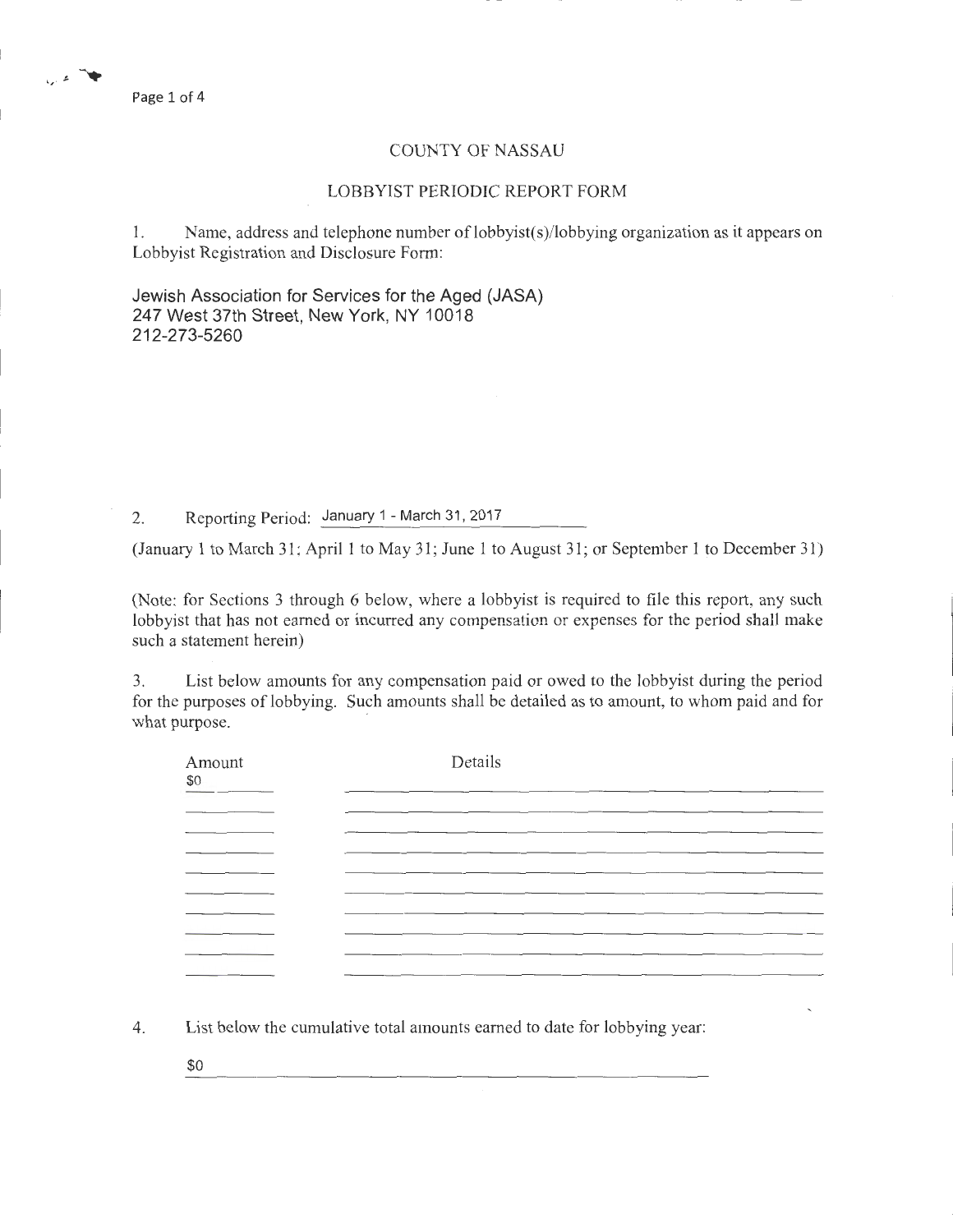Page 2 of 4

5. List below amounts for any expenses expended or incurred by the lobbyist during the period for the purposes of lobbying. Such amounts shall be detailed as to amount, to whom paid and for what purpose.

 $\blacktriangleright$   $\blacktriangleright$   $\blacktriangleright$ 

| Amount<br>\$0 | Details |  |
|---------------|---------|--|
|               |         |  |
|               | $\cdot$ |  |
|               |         |  |
|               |         |  |
|               |         |  |
|               |         |  |
|               |         |  |
|               |         |  |

6. List below the cumulative total amounts expended to date for lobbying year:

\$0

(In lieu of completing 7 through 10 below, you may attach a copy of your Lobbyist Registration and Disclosure Form, provided the information has not changed.)

7. List whether and where the lobbyist(s)/lobbying organization is registered as a lobbyist (e.g. Nassau County, New York State):

The Jewish Association for Services for the Aged (JASA) is registered with the New York State Joint Commission on Public Ethics (JCOPE). JASA is also registerd in Nassau County. All lobbyists on Nassau reports are also registered with JCOPE.

8. Name, address and telephone number of client(s) by whom, or on whose behalf, the lobbyist is retained, employed or designated.

Jewish Association for Services for the Aged (JASA) 247 West 37th Street New York, NY 10018 212-273-5260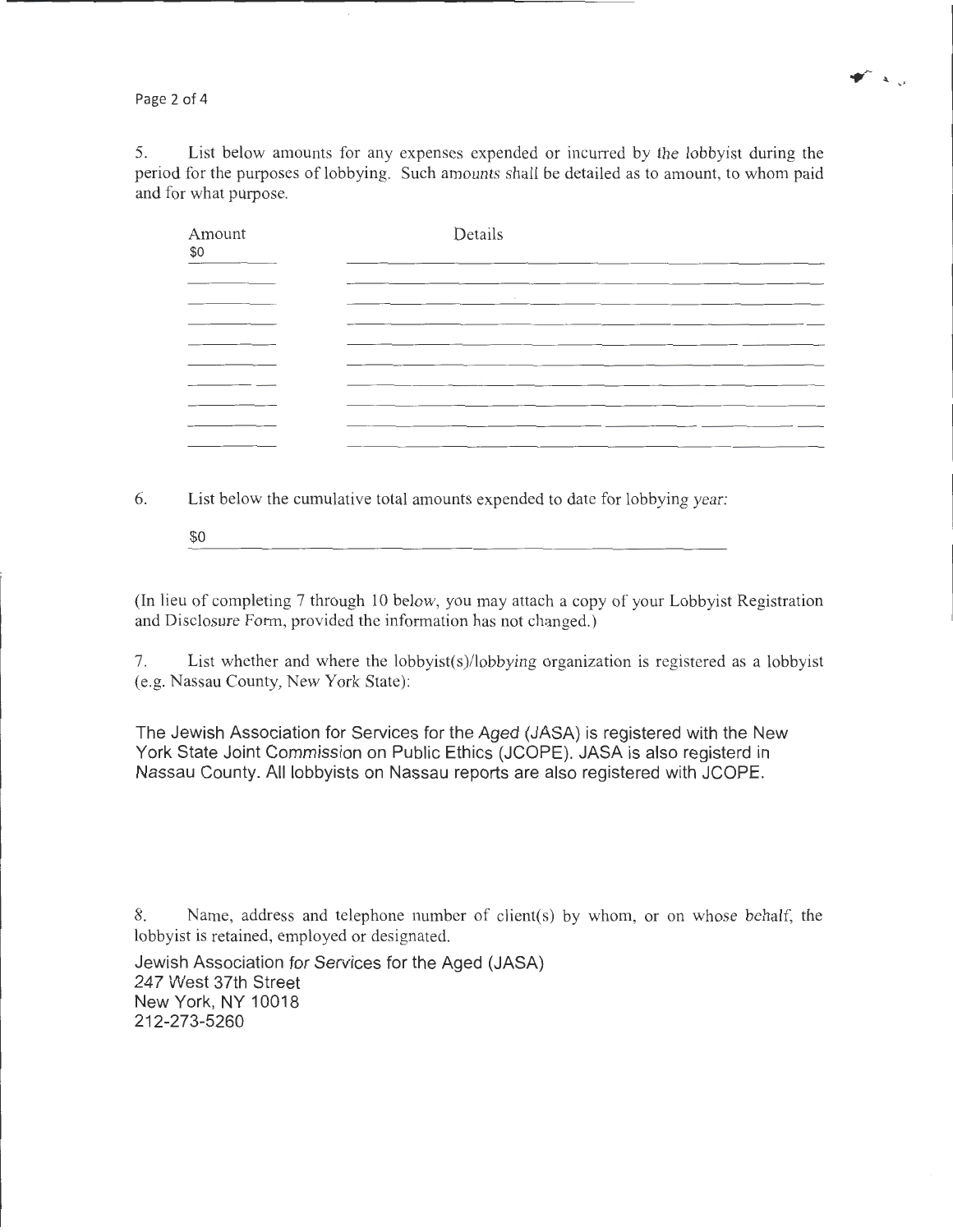. . ' . Page 3 of 4

 $\mathcal{L}$ 

9. Describe lobbying activity conducted, or to be conducted, in Nassau County, and identify client(s) for each activity listed, during the Reporting Period.

There was no lobbying activity conducted during the January 1 - March 31, 2017 reporting period.

10. The name of persons, organizations or governmental entities before whom the lobbyist has lobbied during the period.

 $\sim$ 

 $\left\langle \mathbf{f}_{\mathbf{S}}^{\mathbf{G}}\right\rangle _{1}=\left\langle \mathbf{g}_{\mathbf{S}}^{\mathbf{G}}\right\rangle _{1}=\left\langle \mathbf{g}_{\mathbf{S}}^{\mathbf{G}}\right\rangle _{1}=\left\langle \mathbf{g}_{\mathbf{S}}^{\mathbf{G}}\right\rangle _{1}=\left\langle \mathbf{g}_{\mathbf{S}}^{\mathbf{G}}\right\rangle _{1}=\left\langle \mathbf{g}_{\mathbf{S}}^{\mathbf{G}}\right\rangle _{1}=\left\langle \mathbf{g}_{\mathbf{S}}^{\mathbf{G}}\right\rangle _{1}=\left\$ 

 $\mathsf{NA}$